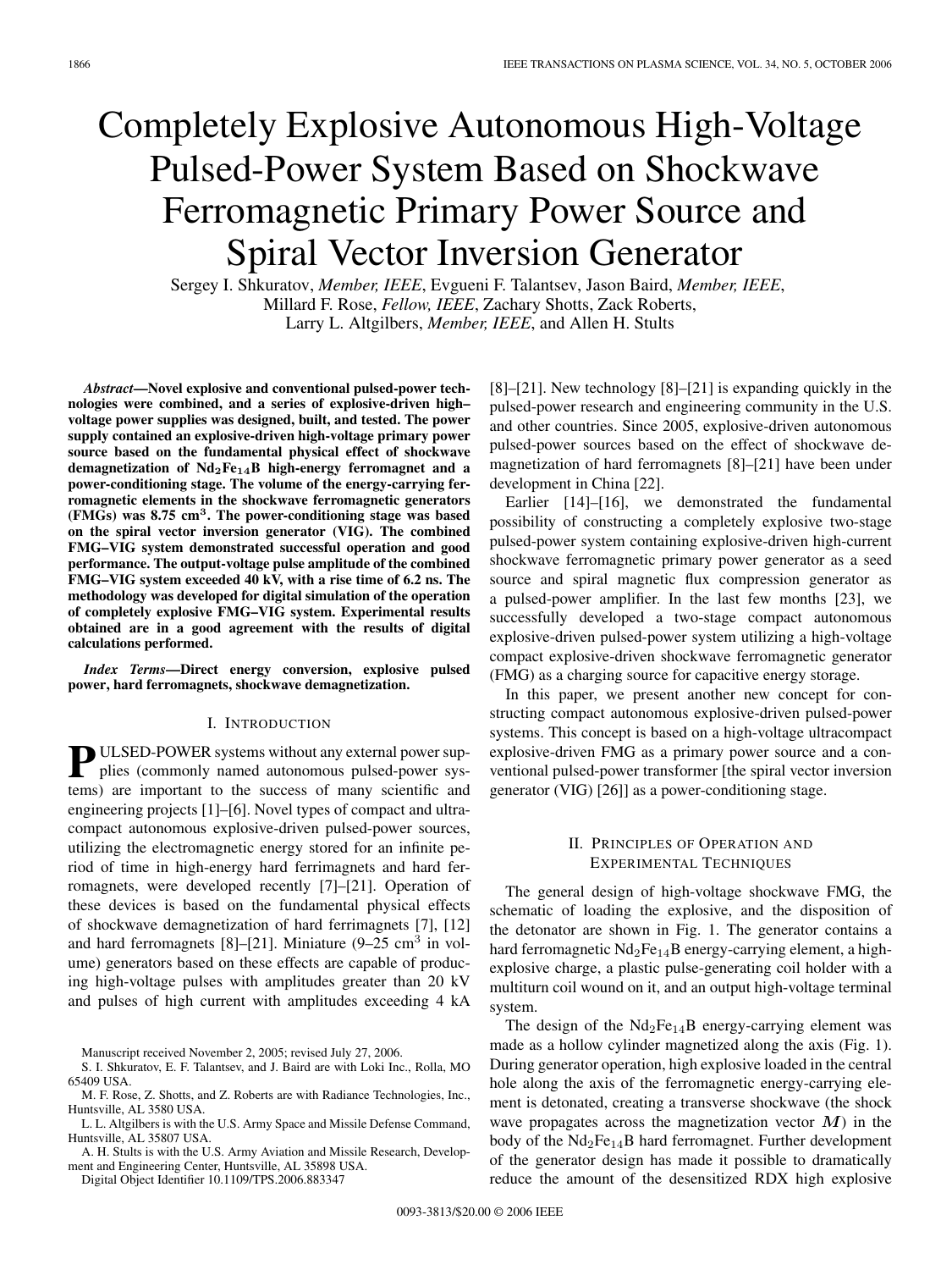

Fig. 1. General design of explosive-driven transverse shockwave high-voltage FMG.

(to 0.6 g), while still providing complete demagnetization of  $Nd_2Fe_{14}B$  hard ferromagnet with an outer diameter of 25.4 mm, inner diameter of 8 mm, length of 19 mm, and weight of 68 g. In the generators described in this paper, a single RISI RP-501 exploding bridgewire detonator initiated the high-explosive detonation. All FMGs were loaded with 0.6 g of desensitized RDX high explosives (Chapman–Jouguet state pressure of 22.36 GPa and detonation velocity of 8.1 km/s).

The plastic pulse-generating coil holder protects the pulsegenerating system of the FMG against the mechanical action of the explosive charge for a few tens of microseconds. In addition, the coil holder provides electrical insulation between the pulsegenerating coil and the ferromagnetic energy-carrying element (which is connected to electrical ground potential through the detonator wires).

For fabrication of multiturn pulse-generating coils of the FMGs, a heavily insulated magnet wire was used. A typical high-voltage FMG containing 252-turn pulse-generating coil is shown in Fig. 2 (diameter of the generator is 34 mm, and length of the generator is 19 mm). FMGs contained  $Nd_2Fe_{14}B$  hollow ferromagnetic cylinders with an outer diameter of 25.4 mm, inner diameter of 8 mm, and length of 19 mm. The parameters of the  $Nd<sub>2</sub>Fe<sub>14</sub>B$  material in a closed magnetic circuit are: residual flux density  $B_r = 1.23$  T, coercive force  $H_c = 8.99 \cdot 10^5$  A/m, and maximum energy product  $BH_{\text{max}} = 0.279 \text{ J/cm}^3$ ; industry tolerance:  $B_r \pm 5\%, H_c \pm 8\%,$  and  $BH_{\text{max}} \pm 10\%.$ 

The VIG is a pulse generator which, as a single unit, can store an electric charge at one voltage and discharge it as a pulse having a peak value higher than the stored voltage [26].



Fig. 2. High-voltage FMG prepared for explosive and electrical operation. The generators contained  $Nd_2Fe_{14}B$  energy-carrying element with an outer diameter of 25.4 mm, inner diameter of 8 mm, length of 19 mm, and pulsegenerating coil of 252 turns.



Fig. 3. Schematic diagram of the experimental setup used to test the completely explosive FMG–VIG system.

Schematic diagram of the VIG is shown in Fig. 3. The VIG contains two sheets of conductive material and two sheets of electrically insulating material arranged alternatively and wound together into a roll forming open-ended transmission line. If we charge this rolled foil capacitor to voltage  $U_0$  and after that we close the spark-gap switch, as a result of the discharge, the electromagnetic wave originates from the switch and travels along the transmission line. As the wave travels, it converts the electrostatic field into an electromagnetic field, and when it retraces its path after reflection at the end of the transmission lines, it converts the electromagnetic field back into an electrostatic field. An output pulse of amplitude  $U_{\text{out}} = 2nU_0$  (*n* is a number of turns in the roll) and the rise time equal to double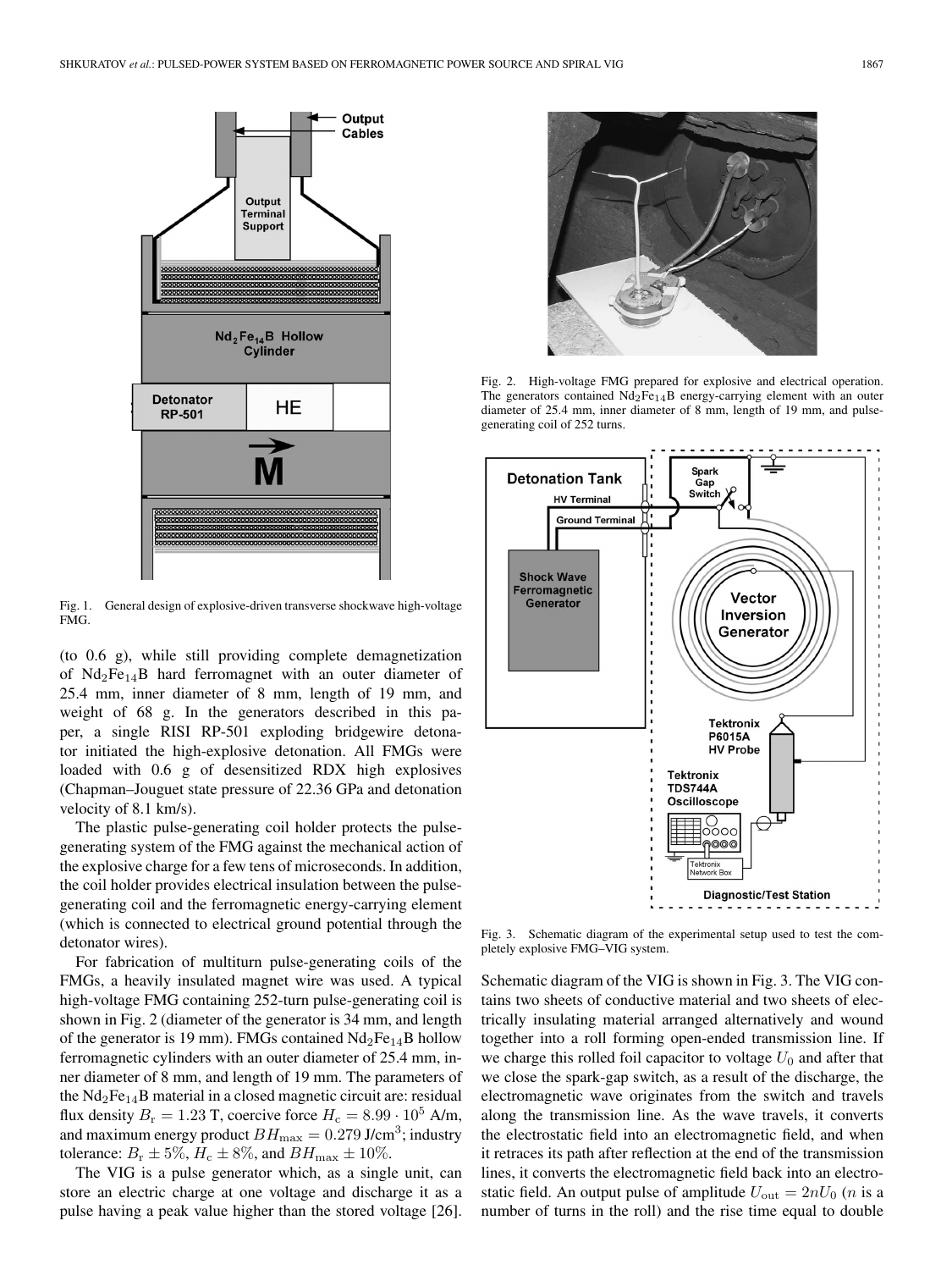electrical length of the transmission line appear at the contacts of the VIG. The advantage of this system is simplicity and short (nanosecond) rise time of the generated pulse. All VIGs used in the experiments had these outside dimensions: 60 mm in length, 30 mm in width, and 110 mm in height.

We performed the explosive experiments at the Rock Mechanics and Explosive Research Center of the University of Missouri–Rolla, where we designed and constructed an experimental system to study explosive-driven pulsed power and microwave sources. The setup has a diagnostic/test station (Fig. 3) and a detonation tank where we fire the explosivedriven generators. The detonation tank is a cylindrical steel chamber 1.5 m in diameter and 5 m in length, having a nominal 2.54-cm wall thickness. The tank is capable of withstanding nonfragmenting tests of up to 1 kg of high explosives. The explosive-driven generators tested are placed inside the detonation tank near a stainless-steel side port. The diagnostic/test station containing probes, oscilloscopes, and other diagnostic and experimental equipment is sited near the side port, but outside of the detonation tank.

Some of generator's output cables are connected to the diagnostic/test station through air-sealed connectors in the port, and other output cables are connected to the diagnostic/test station directly. In order to avoid mechanical strains being transmitted through the generator's output cables to the pulse measuring and recording systems during generator firing, the output cables are fixed in the port cover using specially developed cylindrical clamps. During generator explosive operation, the cables cut off at their generator connections instead of the measuring system connections. Since mechanical strains are not transferred to the diagnostic/test station through the cables, there is no mechanical effect from the explosive detonation on the results of the electrical measurements. Positioning the sensitive equipment outside the tank in this manner protects the equipment from the explosive environment within the tank, thereby preventing test-related damage.

The arrangement of the shockwave experiments and the circuit diagram of the measuring system are given in Fig. 3. The output high-voltage pulses were measured with a Tektronix P6015A high-voltage probe (rise time of 4 ns, input impedance of 100 M $\Omega$ , and capacitance of 3 pF). The signals from the probe were recorded with Tektronix TDS744A (bandwidth of 500 MHz and 2 GS/s) and Tektronix TDS2024 (bandwidth of 200 MHz and 2 GS/s) oscilloscopes. The electric circuit parameters of the generators were measured with a Hewlett-Packard 4275 multifrequency LCR meter. Other experimental conditions and the equipment used corresponded to those described in the references [7]–[21], [23].

## III. EXPERIMENTAL RESULTS

The VIG chosen for experiments described in this paper was a five-turn unit made of 0.1-mm (thickness) capacitor grade Teflon as the dielectric and 50.8-mm-wide 0.05-mm-thick copper shims as the capacitor conducting plates. This VIG was wound on a ferrimagnetic mandrel (ferrite 2535) of 25.4-mm width; as such, the VIG had a rectangular cross section, but this did not affect its efficiency. The voltage efficiency (measured by voltage multiplication) of the devices was in the 80%–90%





Fig. 4. (a) Photo of VIG used in these experiments. (b) VIG placed in the oil bath.



Fig. 5. Experimental setup for characterization of the VIG spark-gap switch.

range. The calculated capacitance of the devices was approximately 5.6 nF. The device was oil impregnated to eliminate corona effects and was capable of producing output voltages in excess of 30 kV. The VIG is shown in Fig. 4.

The development of a VIG spark-gap switch is mostly a matter of trial and error. We used a standard paper punch to make repeatable holes in the dielectric films, which could then be stacked to lengthen the gap. In this way, the switch inductance was kept at a minimum and the breakdown voltage could be somewhat controlled. To get some idea of the impulse behavior of the gap, we developed a simple test fixture to allow us to apply an impulse to the switch ensemble. A photo of the test setup is shown in Fig. 5.

A schematic diagram of the experimental setup used to test the FMG–VIG system is shown in Fig. 3. The FMG was placed inside the detonation tank. The output terminals of the FMG were connected to the input of the VIG. The negative terminal of the FMG was grounded. Correspondingly, the FMG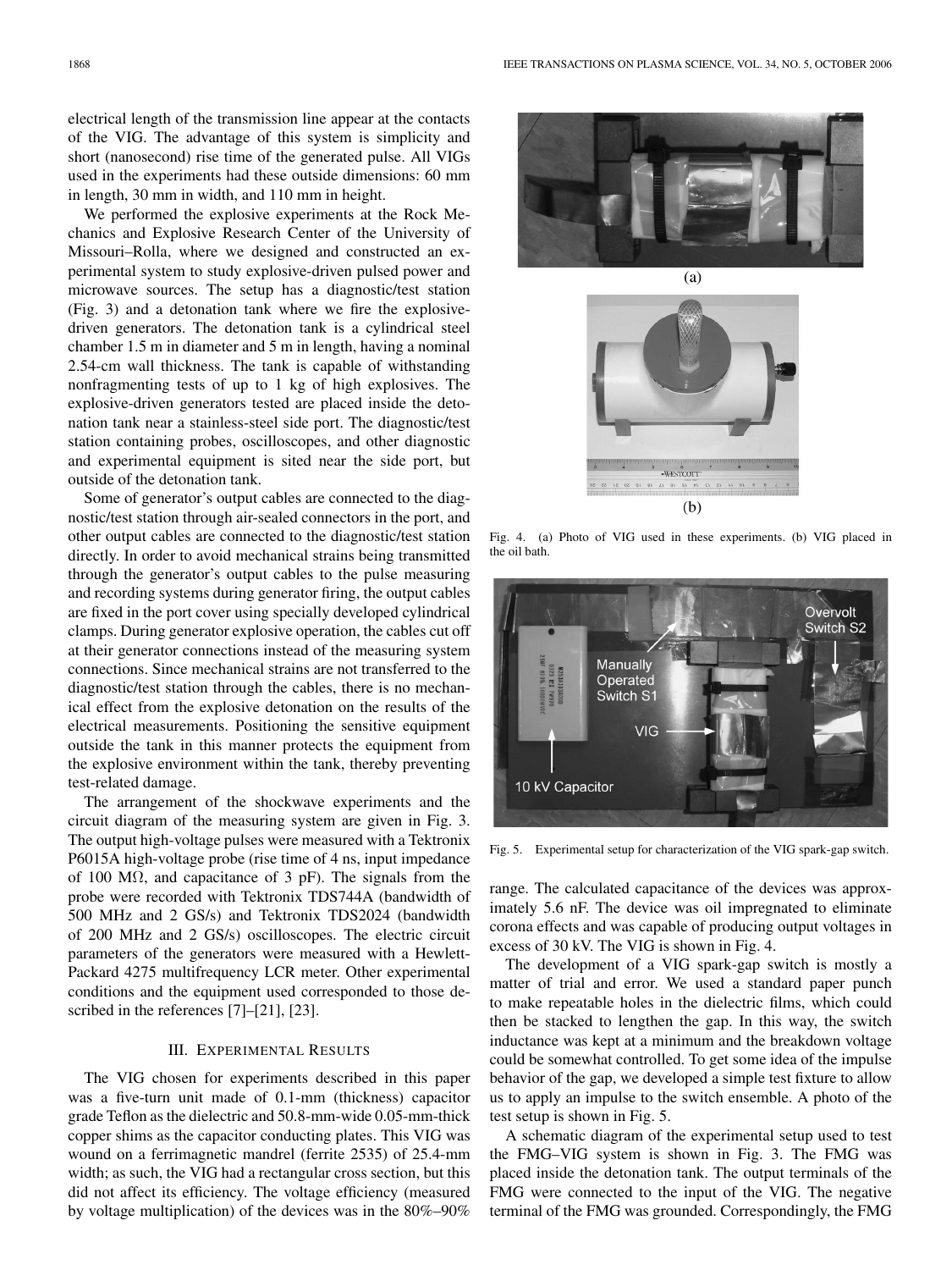

Fig. 6. Waveform of the pulsed EMF produced by an FMG (257-turn pulsegenerating coil). Open-circuit operation.

produced a positive high-voltage pulse. This high-voltage pulse was applied to the input of the VIG spark gap. The output voltage of completely explosive FMG–VIG system was connected directly to the Tektronix P6015A high-voltage probe.

Operation of the FMG–VIG system is as follows. The explosive-driven FMG produces a high-voltage pulse of duration  $5-8$   $\mu$ s that impulse charges the VIG. When the charge voltage exceeds the VIG spark-gap hold-off threshold, the VIG erects in a time equal to two wave transit times through the device ( $∼$  6 ns), producing a transient voltage that is several times greater than the breakdown voltage of the VIG spark-gap switch.

The basis for the production of high voltage at the output terminals of FMG is Faraday's law that is related to the decrease in the initial magnetic flux in the ferromagnetic energy-carrying element due to shockwave action. For a multiturn coil, the generated electromotive force (EMF) is the sum of the EMFs produced by all the turns

$$
E_{\rm m. + turn}(t) = \sum_{N} \left[ -d\Phi_n(t)/dt \right] \tag{1}
$$

where  $dt$  is the time in which the change in the magnetic flux in the turn,  $d\Phi_n(t)$  is the magnetic flux captured by the *n*th turn of the multiturn coil and  $N$  is the number of turns in the coil.

The first series of experiments was performed with FMGs operating in the open-circuit mode. A typical EMF waveform produced by a typical FMG containing a 257-turn pulse-generating coil operating in the open-circuit mode is shown in Fig. 6. The EMF pulse amplitude was  $U_q(t)_{\text{max}} = 9.44 \text{ kV}$ , FWHM = 6.67  $\mu$ s, and  $\tau = 1.2 \mu$ s. The slope of the EMF curve at the moment of the beginning of demagnetization  $\Delta U_q(t)_{\text{max}}/\Delta t$ is 7.87 kV/ $\mu$ s. There are no breaks or distortions in the EMF pulse waveform. The EMF specific peak  $E_{\text{m-turn}}(t)_{\text{max spec}}$ was 36.7 V/turn. The series resistance and the series inductance of the pulse-generating coil were  $R<sub>S</sub>(100 kHz) = 15.1 \Omega$  and  $L<sub>S</sub>(100 \text{ KHz})=2.3 \text{ mH}$ , respectively.



Fig. 7. Waveform of the high-voltage pulse produced by a completely explosive nanosecond FMG–VIG pulse-generating system.

We performed six experiments with generators of this type. The EMF pulse waveforms were very reproducible. The average EMF pulse amplitude was  $U_q(t)_{\text{max}} = 9.20 \pm 0.26 \text{ kV}$ . The average specific EMF peak for this type of FMG was  $E_{\text{m-turn}}(t)_{\text{max spec}} = 35.8 \pm 1.4 \text{ V/turn.}$ 

Right before the FMG–VIG experiments, we preliminarily characterized the VIG spark gap in real time. The gap was tuned and set to break at  $U = 5.9 \pm 0.3$  kV.

We performed five experiments with ultracompact explosivedriven FMG–VIG pulsed-power systems. Output-voltage pulse amplitude and shape were very reproducible. A typical waveform of a high-voltage pulse produced by an explosive-driven FMG–VIG system is shown in Fig. 7. The peak voltage amplitude was  $U(t)_{\text{max}} = 40.2 \text{ kV}$ , FWHM = 14 ns, and  $\tau =$ 6.5 ns. The slope of the output-voltage curve at the moment of the beginning of pulsed-power generation  $\Delta U(t)_{\text{max}}/\Delta t$  was 6.18 kV/ns. The slope of the output voltage  $\Delta U(t)_{\text{max}}/\Delta t$ of the FMG–VIG system is increased approximately on three orders of magnitude in comparison with the output voltage of the FMG primary power source. The average value of the peak voltage amplitude for the FMG–VIG system was  $U(t)_{\text{max}} =$  $39.4 \pm 1.9$  kV.

## IV. DIGITAL CIRCUIT ANALYSIS

At the present time, it seems practically impossible to apply an analytical theoretical approach for describing pulsed generation in the FMG–VIG system. Instead of an analytical approach, we created an FMG–VIG digital model and performed analysis of the electrical circuit of the FMG–VIG system using the commercial PSpice code [27]. This approach allows us to predict the parameters of the output-voltage pulse due to scaling the FMG–VIG system.

The equivalent circuit of the FMG–VIG system employed in digital simulations is shown in Fig. 8. It is consist of two parts. The first part is the FMG primary power source. It contains the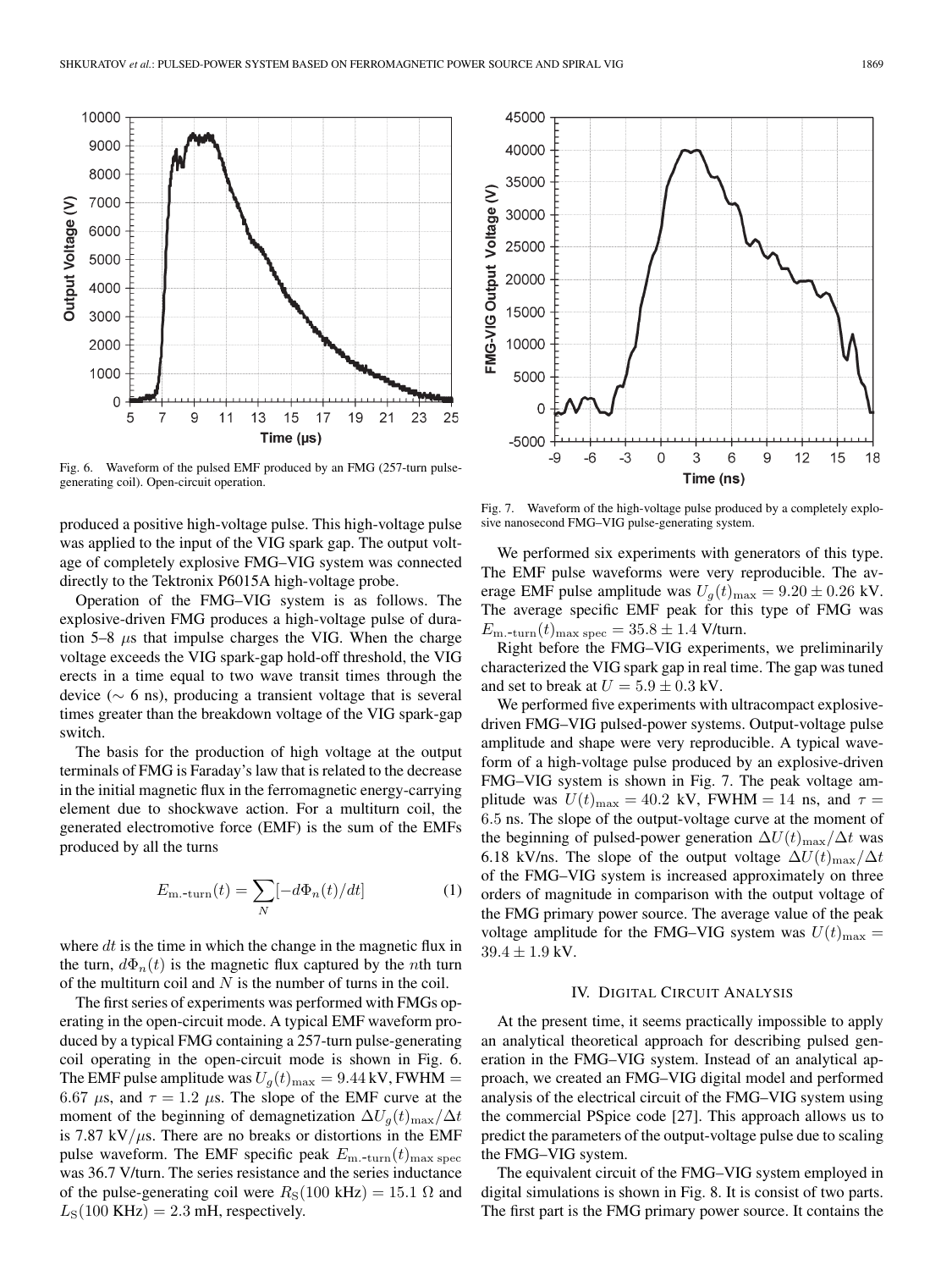

Fig. 8. Equivalent circuit of the FMG–VIG system employed in digital simulations.



Fig. 9. Simulated waveform of the output voltage *U*(*t*) produced by completely explosive FMG–VIG system.

FMG pulsed EMF  $E<sub>g</sub>$ , the inductance  $L<sub>G</sub>$ , and the resistance  $R_G$  of the FMG. The EMF pulse of the FMG, averaged from six<br>averaginents, we distinct in the saure section of the PSpice experiments, was digitized in the source section of the PSpice code. The PSpice inductance and resistance of the FMG were as follows:  $L_G = 2.25$  mH and  $R_G = 15.0 \Omega$ . These values were averaged from 11 devices used in this experimental series.

The second part of the equivalent circuit is the VIG part (Fig. 8). Each turn and the next turn of the VIG were considered as a Blumlein line. A five-turn VIG used in the experiments was represented in the model as five Blumlein lines (five stages) connected in series (Fig. 8). The input capacitance of the VIG was 5.6 nF. The spark-gap switch of the VIG is shown in the equivalent circuit as switch I. The capacitance and inductance of the spark-gap switch in the model were  $C_{\text{gap}} = 100 \text{ pF}$  and  $L_{\text{gap}} = 10 \text{ nH}$ , respectively. The capacitance and resistance of Talittaniu. D6015A, bigh valtage graphs were  $C = 3 \text{ nF}$  and Tektronix P6015A high-voltage probe were  $C_p = 3$  pF and  $R_p = 100 \text{ M}\Omega$ , respectively.

Results of the simulation of FMG–VIG system are shown in Fig. 9. Switch I operated in this simulation at a voltage of 5.7 kV. Five stage switches provided short circuiting of the stages of the VIG during charging process. At 5 ns before the operation of switch I, all five stage switches of the system opened, and from this moment of time, the VIG worked as a line transformer. The amplitude of the voltage pulse produced by FMG–VIG system is 42 kV (Fig. 9), the rise time of the pulse is 10.5 ns, and the FWHM is 14.5 ns. Results of the simulation are in good agreement with experimental results.

#### V. SUMMARY

We have demonstrated successful operation, for the first time, of a completely explosive pulsed-power system based on explosive-driven FMGs as the primary power sources, with a VIG as a power-conditioning stage. Adding a VIG stage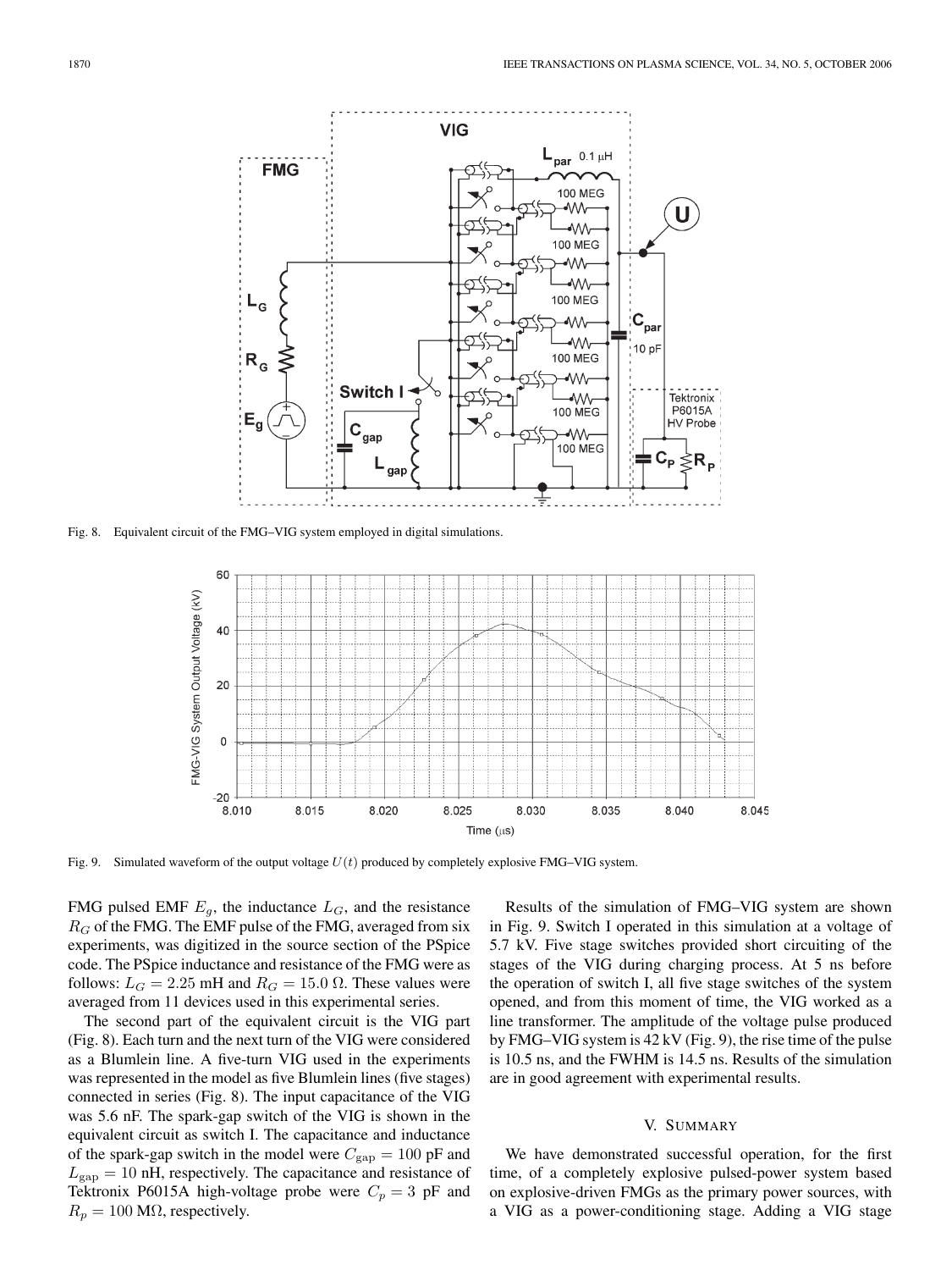increases the voltage output of the FMG by a factor depending on the VIGs parameters, while simultaneously compressing the pulse into the range of a few nanoseconds. The combination produces an extremely high-power dense single-shot pulser that is unrivaled for specific power. We have developed the methodology for digital simulation of the operation of a twostage explosive-driven FMG–VIG system. We expect to use this methodology to scale the FMG–VIG system. Fields of possible applications of autonomous FMG–VIG power systems are high-power microwave technology [1]–[6], explosivedriven pulsed power [2], [5], [6], and less-than-lethal munitions.

#### ACKNOWLEDGMENT

The authors would like to thank Dr. A. V. Ponomarev (Institute of Electrophysics of the Russian Academy of Sciences) for his help in the development of the model of the FMG–VIG system.

#### **REFERENCES**

- [1] G. A. Mesyats, *Pulsed Power*. New York: Plenum, 2005.
- [2] M. Kristiansen, A. Neuber, J. C. Dickens, A. Giesselmann, and S. Shkuratov, "Compact pulsed power," in *Proc. 10th Int. Conf. Megagauss Magnetic Field Generation and Related Topics (Megagauss-X)*, M. von Ortenberg, Ed, Sarov, Russia, 2005, pp. 169–175.
- [3] *High-Power Microwave Sources and Technologies*, R. J. Barker and E. Shamiloglu, Eds. New York: IEEE, 2001.
- [4] D. V. Giri, *High-Power Electromagnetic Radiators: Nonlethal Weapons and Other Applications*. Cambridge, MA: Harvard Univ. Press, 2004.
- [5] in *Proc. 10th Int. Conf. Megagauss Magnetic Field Generation and Related Topics (Megagauss-X)*, M. von Ortenberg, Ed, Sarov, Russia, 2005.
- [6] L. L. Altgilbers, M. D. J. Brown, I. Grishnaev, B. M. Novac, I. R. Smith, I. Tkach, and Y. Tkach, *Magnetocumulative Generators*. New York: Springer-Verlag, 2000.
- [7] S. I. Shkuratov, E. F. Talantsev, J. C. Dickens, and M. Kristiansen, "Shock wave demagnetization of BaFe<sub>12</sub>O<sub>19</sub> hard ferrimagnetics," *J. Appl. Phys.*, vol. 91, no. 5, pp. 3007–3009, Mar. 2002.
- [8] ——, "Ultracompact explosive-driven high-current source of primary power based on shock wave demagnetization of  $Nd_2Fe_{14}B$  hard ferromagnetics," *Rev. Sci. Instrum.*, vol. 73, no. 7, pp. 2738–2742, Jul. 2002.
- [9] ——, "Transverse shock wave demagnetization of  $Nd_2Fe_{14}B$  highenergy hard ferromagnetics," *J. Appl. Phys.*, vol. 92, no. 1, pp. 159–162, Jul. 2002.
- [10] S. I. Shkuratov, E. F. Talantsev, J. C. Dickens, M. Kristiansen, and J. Baird, "Longitudinal-shockwave compression of  $Nd_2Fe_{14}B$  hard ferromagnet: The pressure induced magnetic phase transition," *Appl. Phys. Lett.*, vol. 82, no. 8, pp. 1248–1251, Feb. 2003.
- [11] E. F. Talantsev, S. I. Shkuratov, J. C. Dickens, and M. Kristiansen, "The conductivity of a longitudinal-shockwave-compressed Nd<sub>2</sub>Fe<sub>14</sub>B hard ferromagnetics," *Mod. Phys. Lett. B*, vol. 16, pp. 545–554, 2002.
- [12] S. I. Shkuratov, E. F. Talantsev, J. C. Dickens, and M. Kristiansen, "Compact explosive-driven generator of primary power based on a longitudinal shock wave demagnetization of hard ferri- and ferromagnets," *IEEE Trans. Plasma Sci.*, vol. 30, no. 5, pp. 1681–1691, Oct. 2002.
- [13] ——, "Currents produced by explosive driven transverse shock wave ferromagnetic source of primary power in a coaxial single-turn seeding coil of a magnetocumulative generator," *J. Appl. Phys.*, vol. 93, no. 8, pp. 4529–4535, Apr. 2003.
- [14] E. F. Talantsev, S. I. Shkuratov, J. C. Dickens, and M. Kristiansen, "Completely explosive pulsed power mini-system," *Rev. Sci. Instrum.*, vol. 74, no. 1, pp. 225–230, Jan. 2003.
- [15] S. I. Shkuratov and E. F. Talantsev, "Powering the coaxial single-turn seed coil of a magnetocumulative generator by an explosive-driven shock wave ferromagnetic primary source," *J. Electromagn. Phenomena*, vol. 3, no. 4, pp. 452–467, 2003.
- [16] E. F. Talantsev, S. I. Shkuratov, J. C. Dickens, and M. Kristiansen, "An autonomous completely explosive pulsed power mini-system," in *Proc. IX Int. Conf. Megagauss Magnetic Field Generation and Related Topics (Megagauss-9)*, V. D. Selemir and L. N. Plyashkevich, Eds, Sarov, Russia, 2004, pp. 239–246.
- [17] S. I. Shkuratov, E. F. Talantsev, J. C. Dickens, and M. Kristiansen, "Seed currents produced by ultracompact explosive-driven transverse shock wave ferromagnetic generator of primary power in a coaxial singleturn seeding coil of a magnetocumulative generator," in *Proc. IX Int. Conf. Megagauss Magnetic Field Generation and Related Topics (Megagauss-9)*, V. D. Selemir and L. N. Plyashkevich, Eds, Sarov, Russia, 2004, pp. 247–254.
- [18] -, "Dimensional effects for explosive-driven ferromagnetic primary power source seeding a magnetocumulative generator," in *Proc. IX Int. Conf. Megagauss Magnetic Field Generation and Related Topics (Megagauss-9)*, V. D. Selemir and L. N. Plyashkevich, Eds, Sarov, Russia, 2004, pp. 255–267.
- [19] -, "Autonomous ultracompact explosive-driven high-voltage generator based on transverse shock wave demagnetization of  $Nd_2Fe_{14}B$  hard ferromagnets," in *Proc. IX Int. Conf. Megagauss Magnetic Field Generation and Related Topics (Megagauss-9)*, V. D. Selemir and L. N. Plyashkevich, Eds, Sarov, Russia, 2004, pp. 268–273.
- [20] ——, "A new type of two-stage autonomous pulsed power system using a moving magnet generator as a source of primary power," in *Proc. IX Int. Conf. Megagauss Magnetic Field Generation and Related Topics (Megagauss-9)*, V. D. Selemir and L. N. Plyashkevich, Eds, Sarov, Russia, 2004, pp. 274–278.<br>[21] —, "Novel type"
- -, "Novel type of explosive driven high-current and high-voltage source of primary power based on longitudinal shock wave demagnetization of Nd2Fe14B high-energy hard ferromagnet," in *Proc. IX Int. Conf. Megagauss Magnetic Field Generation and Related Topics (Megagauss-9)*, V. D. Selemir and L. N. Plyashkevich, Eds. Sarov, Russia, 2004, pp. 279–285.
- [22] S. C. Shi, C. M. Meng, H. L. He, S. Dong, and F. Zhao, "Design and parameter analysis for explosive-driven demagnetization pulsed power source," *Chin. Phys. Lett.*, vol. 23, no. 2, pp. 423–425, Feb. 2006.
- [23] S. I. Shkuratov, E. F. Talantsev, J. Baird, L. L. Altgilbers, and A. H. Stults, "Compact autonomous explosive-driven pulsed power system based on a capacitive energy storage charged by a high-voltage shockwave ferromagnetic generator," *Rev. Sci. Instrum.*, vol. 77, no. 6, pp. 066107-1–066107- 4, Jun. 2006.
- [24] B. A. Jacoby and T. M. York, "High voltage SCR trigger circuit utilizing disc capacitors in a Marx array," *Rev. Sci. Instrum.*, vol. 51, no. 7, pp. 885–890, Jul. 1980.
- [25] C. N. Boyer, G. E. Holand, and J. F. Seely, "Intense nanosecond duration source of 10–250 keV X-rays suitable for imaging projectile-induced cavitation in human cadaver tissue," *Rev. Sci. Instrum.*, vol. 76, no. 3, pp. 035109-1–035109-9, Mar. 2005.
- [26] S. A. Merryman, F. Rose, and Z. Shotts, in *Proc. 13th Int. Pulsed Power Conf.*, 2003, pp. 249–253
- [27] PSPICE PCB. [Online]. Available: http://www.pspicepcb.com



**Sergey I. Shkuratov** (M'99) was born in Achinsk, Russia, in 1956. He received the M.S. degree in electrical engineering and physics from Tomsk Institute of Automatic Control Systems and Radioelectronics, Tomsk, Russia, and the Ph.D. degree in applied physics from Institute of High-Current Electronics, USSR Academy of Sciences, Tomsk, in 1979 and 1987, respectively.

In 1986, he joined the Institute of Electrophysics, Russian Academy of Sciences, Ekaterinburg, Russia, as a Research Group Leader. He studied electronic

properties, atomic structure and transport characteristics of high-temperature superconductors, developed high-temperature superconducting switching devices, and conducted materials research for high efficiency long life time electron emission cathodes for high-power microwave devices. Since 1998, he has been with the Center for Pulsed Power and Power Electronics at Texas Tech University, Lubbock, where he worked as Associate Research Professor. Since 2002, he has been with Loki Inc., Rolla, MO, as a Chief Scientist. His current research interests include explosive pulsed-power and high-power microwaves, limitation of electronic components for portable pulsed-power applications, and nanoscale research and engineering.

Dr. Shkuratov is a member of the American Physical Society. He was a recipient of the USSR Leninsky Komsomol Outstanding Young Scientist Award (1990) and the Paul Chatterton Award (1994).